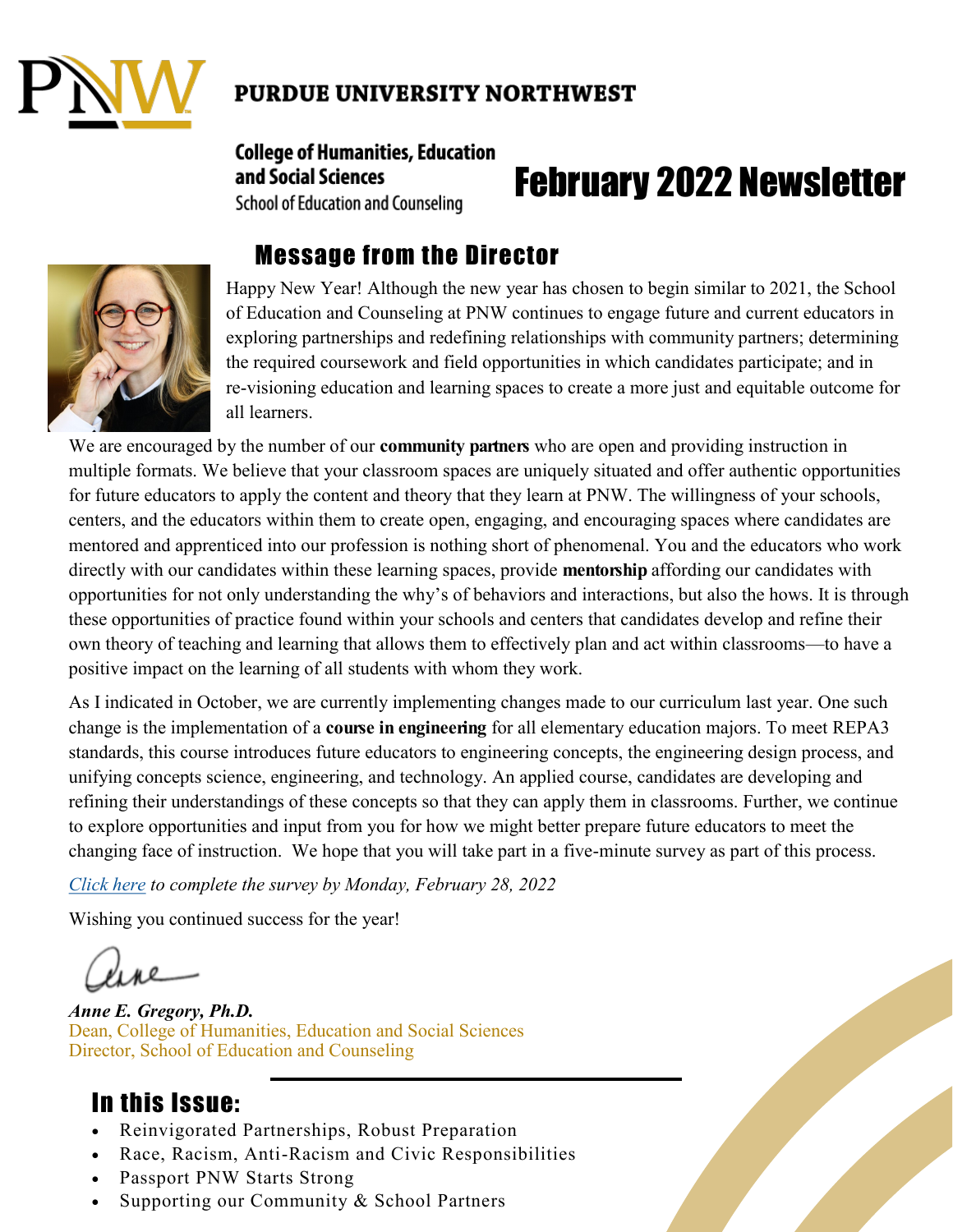### Reinvigorated Partnerships, Robust Preparation Office of Partnership & Outreach Gains New School Partners

**Rachel A Meyers** | *Coordinator of Students and School Partnerships* [raweaver@pnw.edu](mailto:raweaver@pnw.edu?subject=Accelerated%20Student%20Teaching) | 219-785-5236

There is exciting news coming out of the Office of Partnerships and Outreach this Spring regarding new/renewed partnerships with five districts—leading to 24 candidates placed at these sites for Spring 2022. Additionally, meetings are currently scheduled for even more new partnerships.

- East Porter County School Corporation 3 Professional Year candidates
- School City of Whiting  $-2$  Professional Year candidates
- Calumet Christian 1 Student Teacher
- LaPorte Community School Corporation 15 candidates (field and student teaching)
- MSD of New Durham 3 Professional Year candidates

In January, I presented to all teacher candidates taking field-based courses this Spring semester. In the 15-minute presentation *Field: Students Don't Know What They Don't Know*, I walked candidates through various comments submitted by cooperating teachers and university supervisors to the Fall 2021 Disposition Report. The presentation, aimed to communicate the do's and don'ts of field experience, revealed to the candidates what kinds of observations are being made of them while at placement sites.

# Transforming education **Transforming 4.04**

Lastly, we had 6 student teachers in Fall 2021 successfully complete our new Accelerated Student Teacher Model. Both our new and current partnerships throughout the Region continue to provide strong preparation for our teacher candidates. Thank you!

## Candid Conversations with Tim Wise Race, Racism, Anti-Racism and Civic Responsibilities Presentation

**Wednesday, February 23, 2022 |** 3:30-6:30 pm PNW Hammond Campus—Y Jean Chamber's Auditorium (or join virtually!)

In this discussion, Tim Wise shares how to move beyond window dressing to achieve institutional equity. Specifically, Wise examines DEI (Diversity, Equity, and Inclusion) efforts in educational, government, and/or corporate settings, and how those efforts either support real change or perpetuate institutional inequity.

As he explains in this speech, much of what gets done under the rubric of DEI doesn't challenge fundamental cultural norms or practices that contribute to inequity, rendering DEI efforts DOA (Dead on Arrival), regardless of the good intentions of those charged with implementing them. Until those structural impediments to change are explored and altered, institutions are setting up their DEI officers for failure, letting down their employees, staff and/or students of color, and doing real damage to the cause of justice. Wise will provide examples of structural changes and institutional norms that promote equity, so that participants can walk away with tangible ideas on how to move real DEI work forward.



More information about the event can be found here: [Tim Wise Event Information](https://www.pnw.edu/event/race-racism-anti-racism-and-civic-responsibilities-candid-conversations-with-tim-wise-on-the-hammond-campus/)